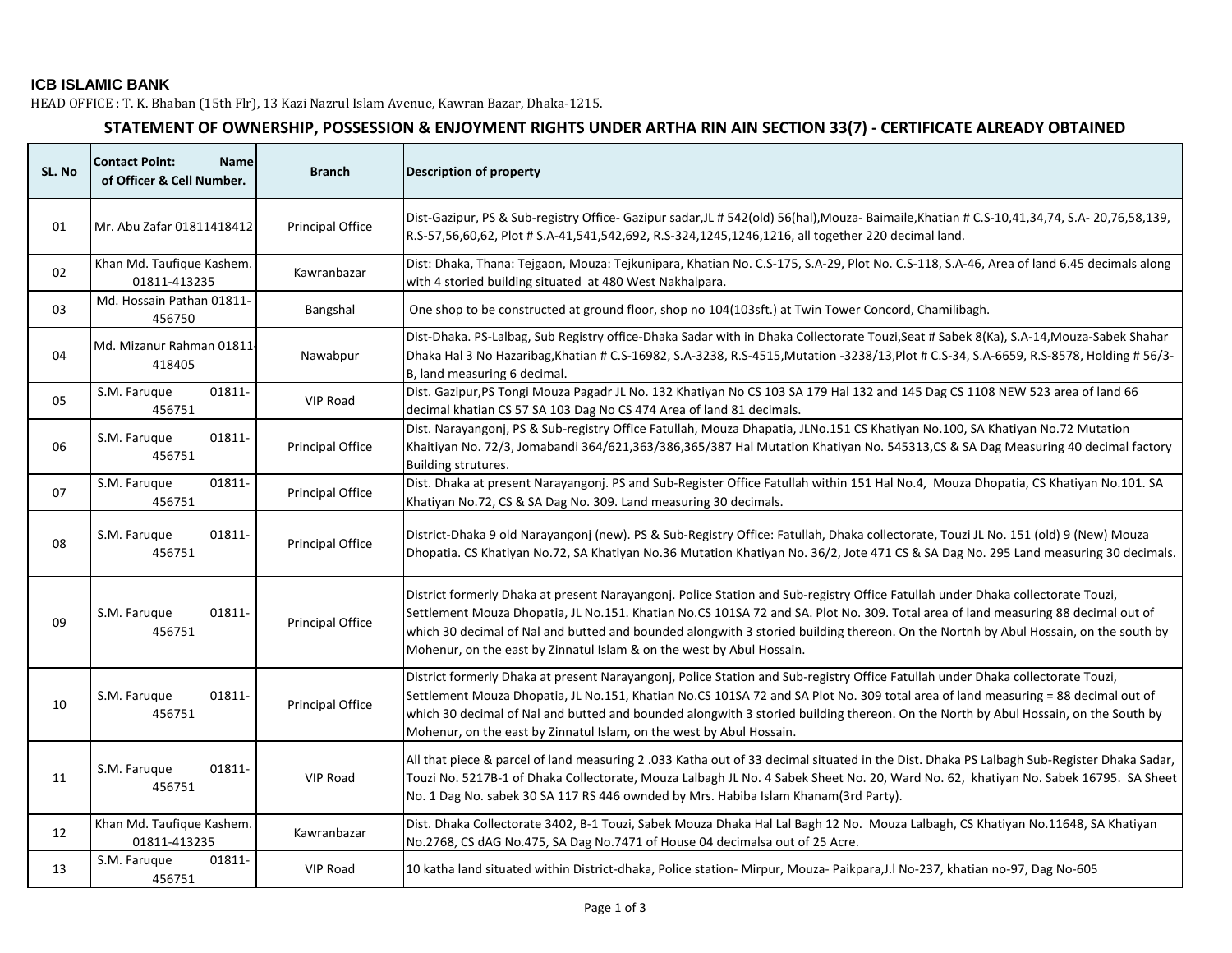| SL. No | <b>Contact Point:</b><br><b>Name</b><br>of Officer & Cell Number. | <b>Branch</b>     | <b>Description of property</b>                                                                                                                                                                                                                                                                                                                                                                                                                                                                                                                                                                          |
|--------|-------------------------------------------------------------------|-------------------|---------------------------------------------------------------------------------------------------------------------------------------------------------------------------------------------------------------------------------------------------------------------------------------------------------------------------------------------------------------------------------------------------------------------------------------------------------------------------------------------------------------------------------------------------------------------------------------------------------|
| 14     | S.M. Farugue<br>01811-<br>456751                                  | <b>VIP Road</b>   | All that piece & parcel of land measuring 8.33 decimal along with more or less 6000 sft. factory building thereon situated within Dist.<br>Gazipur, Poice Station- Gazipur Sadar, Sub-Register office Joydebpur, Mouza Mirpur commonly known as plot No. A 127 plat and 128 of<br>BSCIC Industrial Estate, Konabari Joydebpur, Gazipur.8.33 decimal land at Gazipur                                                                                                                                                                                                                                     |
| 15     | S.M. Faruque<br>01811-<br>456751                                  | <b>VIP Road</b>   | Area of land 2.70 decimal along with semi pacca residential building located at house No.14 Lane -8 Mirpur -13 under city corporation,<br>dhaka.                                                                                                                                                                                                                                                                                                                                                                                                                                                        |
| 16     | Md. Mizanur Rahman 01811-<br>418405                               | Imamganj          | Undivided and undemarcated land contained by an area measuring altogether more or less 8 Katha, Flat No A-1,& B-1 measuring 2186<br>sft with 450 sft car parking space at ground floor at Dhanmondi.                                                                                                                                                                                                                                                                                                                                                                                                    |
| 17     | Md. Mizanur Rahman 01811-<br>418405                               | Imamganj          | Dist. Comillah, under Sadar Sub registry office Comillah Sadar PS Kotwali, Touzi no 252 Mouza Utttar Rampur JL No. 272 RS khatiyan No. 5<br>CS khatiyan No. 3 mutationkhatiyan No. 151 dag No. 334 area of land measuring 23 decimal with 15000 sft. Factory building sarrounded<br>by 6 feet boundary wall with all other structures & construction fittings and fixures and all rights privileges interest easement and benefit<br>attached to or apepertaining to the land owned by Mr. Md. Abdul Mannan Majumdar son of Late Md. Musur Ali Majumdar covered by<br>sale Deed No. 1154 dated 22.01.85 |
| 18     | Md. Mizanur Rahman 01811<br>418405                                | Islampur          | Dist.Dhaka PS Cantonment Sub-Regissstry office Gulshan, Touzi No. 1236 Mouza 269 Ibrahimpur. SA khatiyan 47 dag 252 RS khatiyan<br>165 RS Dag 252/994 Total land measuring 33 decimals of which 16.85 decimal with a 5 storied building thereon along with all other right<br>interest easement and benefit attached or apperataiing.                                                                                                                                                                                                                                                                   |
| 19     | Md. Zakir Hossain 01811-<br>418409                                | <b>New Market</b> | Dist. Dhaka PS Dhaka cantonment, Sub-Register Office Gulshan, Dhaka collector 1102, Touza 268, Mouza Kafrul, CS 304 SA 225 Mutation<br>225/Khatiyan dag No. 4427 Measuring area of land 16.50                                                                                                                                                                                                                                                                                                                                                                                                           |
| 20     | Khan Md. Taufique Kashem.<br>01811-413235                         | Kawranbazar       | Dist.Dhaka, PS Sub- registry office Mirpur, Mouza Shotta Dea Bazar, JL No. 225 CS khatiyan No. 153, SA khatiyan No. 85, Mutation<br>khatiyan No. 85/1 CS & SA dag No. 62 & 62/128 area of land 16.50 Katha.                                                                                                                                                                                                                                                                                                                                                                                             |
| 21     | Khan Md. Taufique Kashem.<br>01811-413235                         | Kawranbazar       | Shop No. 8 which is 9 feet wide on the East and West side 27 feet along on the North & South side and hight 11 feet and shop No. 9<br>which 12 feet wide on the east and west side and 27 feet ling on the North and south side and height 11 feet at Moulovi Bazar, Dhaka                                                                                                                                                                                                                                                                                                                              |
| 22     | Khan Md. Taufique Kashem.<br>01811-413235                         | Kawranbazar       | 14.00 decimal land with 4 storied building at Kazipara, Mirpur. Ward No-94,J.L No-sabek-220, Khatian No-144, Dag No-1498 & 1503,                                                                                                                                                                                                                                                                                                                                                                                                                                                                        |
| 23     | Md. Hossain Pathan 01811-<br>456750                               | Bangshal          | Land measuring 7.5 decimals situated within District Nrayangonj, Reg: Fatullah, Jl No.192 at present 46, Mouza: Isdaur, Khatiyan No.<br>Sabek-129, Hal-113, Mutation 192, Dag No.CS & SA-36. (2). Land measuring .0338 ajutangha with 3 storied buliding District: N.Gonj, Sub<br>reg: Fatullah, Mouza: N.Gonj, JL No.135 B, Taluk nO.1, hAL-254, Setelment-188 Hal-67,CS Khatiyan No.311,312,313,458,506,532, SA<br>Khatiyan No.525, Dag No.Sabek-1181, 306,1055 part & 1062, 1063, 1060 SA1442.                                                                                                       |
| 24     | Khan Md. Taufique Kashem.<br>01811-413235                         | Kawranbazar       | Distrcit: Manikgonj, Mouza: Angutia, JL No-Sabek-252, Hal-96, Khatian No. Sabek-2, R.S-135, being plot No. Sabek1,R.S-2,& 3 Area of<br>Land 56 decimals in one plot of 5 schedule of land.                                                                                                                                                                                                                                                                                                                                                                                                              |
| 25     | Md. Jahidul Islam 01933-<br>855828<br>SK.<br>Nazrul 01811-458064  | Khulna            | 41.00 decimal land Mouza Vadra JL No. 135, khatlyan No. CS 08, SA khatiyan No. 069, Mutated khatiyan 368 RS, 179 CS, Plot No. 417, SA<br>plot No. 383, PS Boalia (Poba), Dist. Rashahi.                                                                                                                                                                                                                                                                                                                                                                                                                 |
| 26     | Md. Mizanur Rahman 01811-<br>418405                               | Nawabpur          | 59 decimal land situated fatullah, Narayangonj.                                                                                                                                                                                                                                                                                                                                                                                                                                                                                                                                                         |